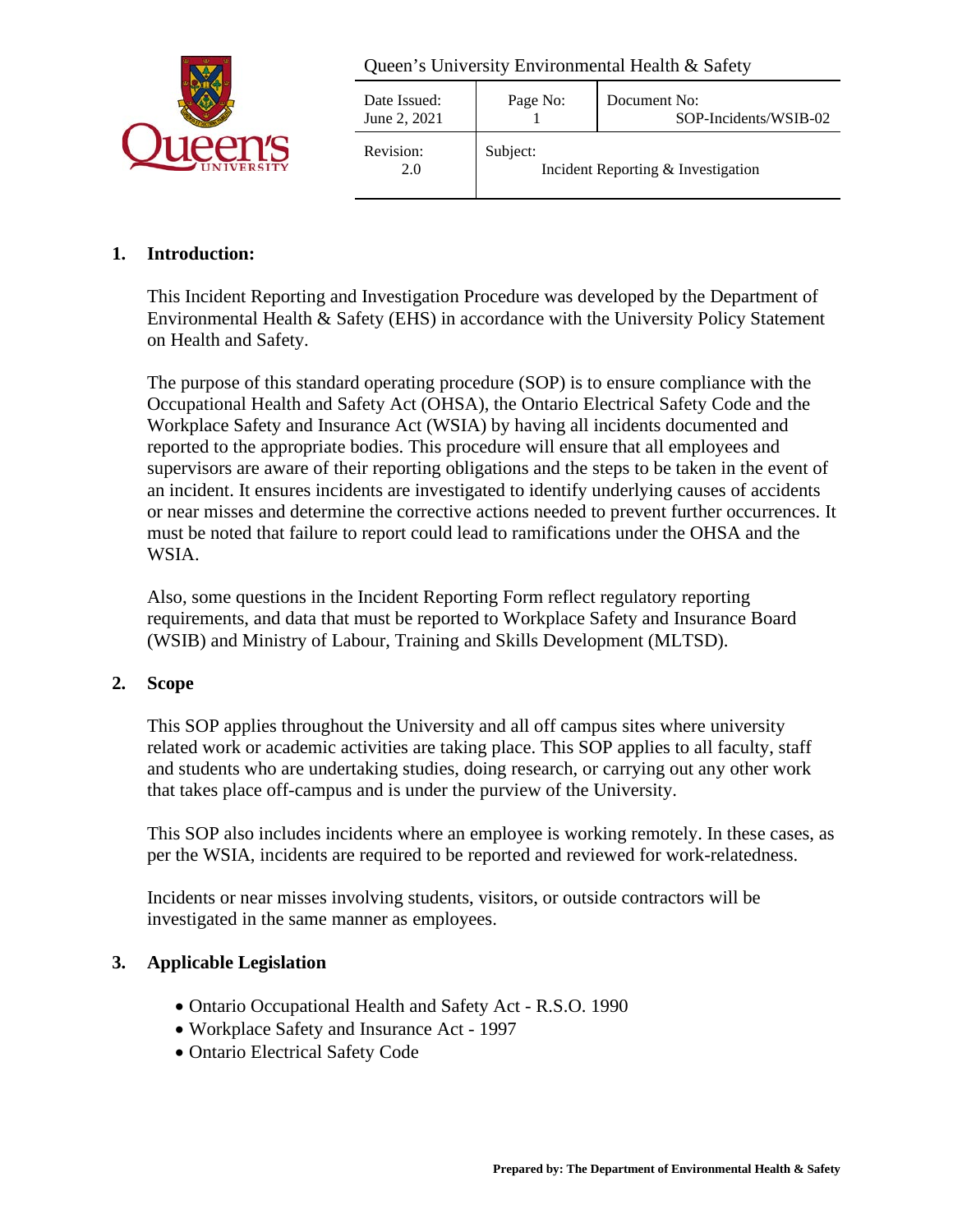

| Date Issued:<br>June 2, 2021 | Page No: | Document No:<br>SOP-Incidents/WSIB-02 |
|------------------------------|----------|---------------------------------------|
| Revision:<br>2.0             | Subject: | Incident Reporting & Investigation    |

## **4. Definitions**

#### Incident:

Any unplanned or undesired event, no matter how minor, which results in harm to one or more individuals; and/or has the potential to cause harm or damage. Incidents include near miss, property damage, injury or illness resulting in first aid, an exposure, health care, any lost time after the day of injury, or a critical injury or fatality.

#### Critical Injury:

Under the OHSA, a critical injury is defined as an injury of a serious nature that:

- a) places life in jeopardy.
- b) produces unconsciousness.
- c) results in substantial loss of blood.
- d) involves the fracture of a leg or arm but not a single finger or toe.
- e) involves the amputation of a leg, arm, hand, or foot but not a single finger or toe.
- f) consists of burns to a major portion of the body; or
- g) causes the loss of sight in an eye.

#### Electrical Equipment:

Any apparatus, appliance, device, instrument, fitting, fixture, machinery, material, or thing used in or for, or capable of being used in or for, the generation, transformation, transmission, distribution, supply, or utilization of electric power or energy, and, without restricting the generality of the foregoing, includes any assemblage, or combination of materials or things which is used, or is capable of being used or adapted, to serve or perform any particular purpose or function when connected to an electrical installation, notwithstanding that any of such materials or things may be mechanical, metallic, or nonelectric in origin.

#### First Aid:

This is a one-time treatment or care such as cleaning a cut, apply bandage or apply a cold compress. No further medical attention is required.

#### Health Care:

When an individual seeks health care services beyond first aid. This is a professional skill or service of a health care practitioner, any service or test at a health facility, or prescriptions.

#### Lost Time:

When an employee is absent from work or unable to work, after the day of a work-related accident. This is typically the next day or next scheduled shift after the accident but can also be a later date. This does not include the day of the incident/accident.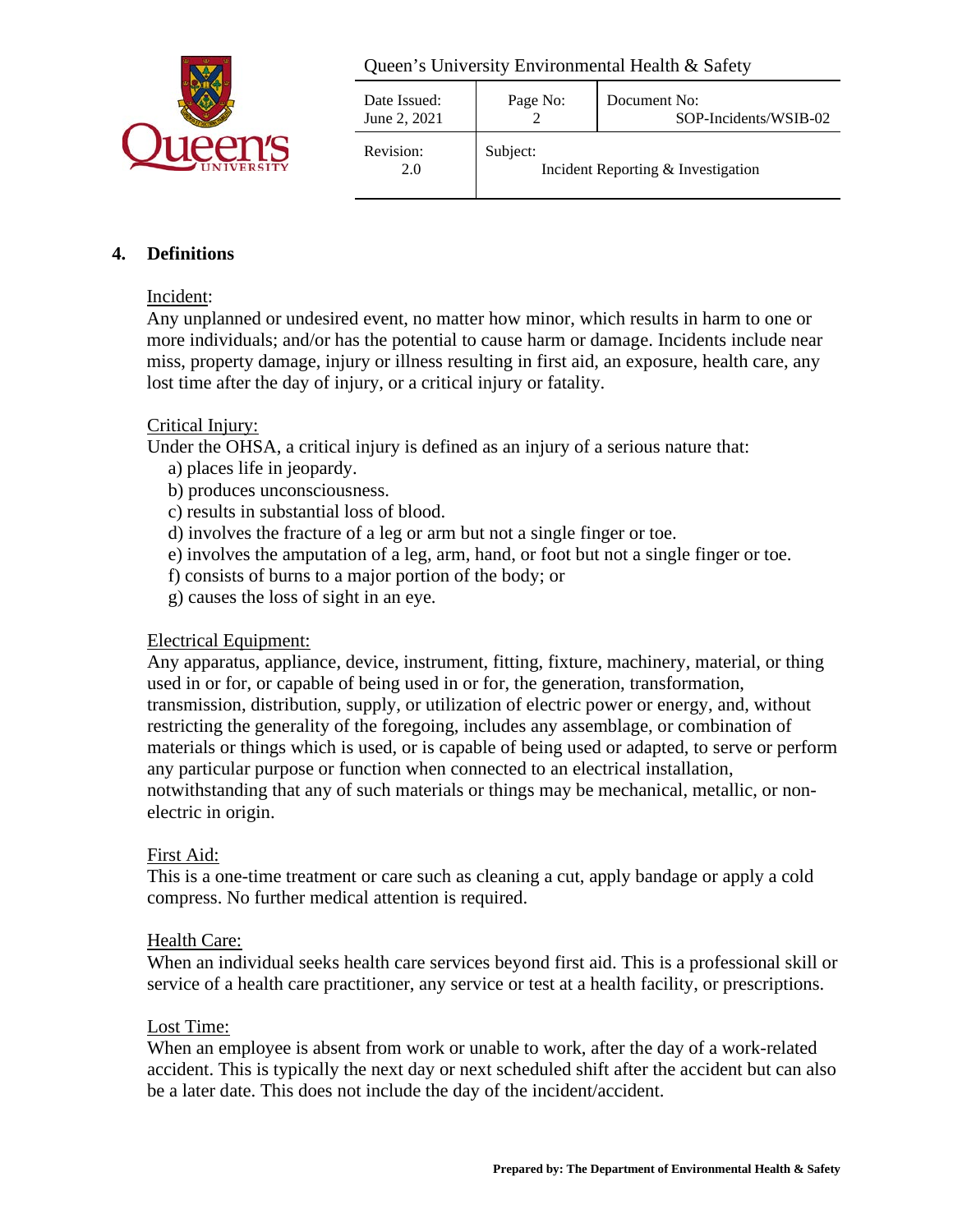

| Date Issued:<br>June 2, 2021 | Page No: | Document No:<br>SOP-Incidents/WSIB-02 |
|------------------------------|----------|---------------------------------------|
| Revision:<br>2.0             | Subject: | Incident Reporting & Investigation    |

## Near Miss:

An incident that has occurred in which no personal injury was sustained, but where injury easily could have occurred, given a slight shift in time or position.

#### Occupational Illness or Disease:

Under OHSA this is defined as a condition that results from exposure in the workplace to a physical, chemical, or biological agent to the extent that the normal physiological mechanisms are affected, and the health of the individual is impaired.

#### Property Damage:

While investigating an incident, it may be found that property damage occurred during a near miss or incident resulting in injury and therefore should be documented on the Incident Report Form. If the property damage may require an Insurance claim, contact [Queen's](https://www.queensu.ca/irm/)  [Insurance](https://www.queensu.ca/irm/) . Due to a variety of factors, a monetary value is difficult to specify significant damage. Contact Office of [Risk and Safety Services, Insurance](https://www.queensu.ca/irm/) for information.

#### Serious Electrical Incident:

A serious electrical incident is defined as:

- Any electrical contact which causes death or critical injury to a person, or
- Any fire or any explosion or any condition suspected of being electrical in origin which might have caused a fire, explosion, loss of life, critical injury to a person, or property damage, or
- Any electrical contact with electrical equipment operating at over 750 volts, or
- Any explosion or fire of electrical equipment operating at over 750 volts.

#### Student-Staff:

A student who has an employment relationship with the university, who may or may not be receiving a payment for work. Examples are Teaching Assistant, Residence Don, work placement students, etc.

#### Workplace:

Any place in or at which a member of the University community is required to be present in the course of their work.

#### Work Relatedness:

A personal injury by accident or an illness that occurs in the course of employment if the surrounding circumstances relating to place, time and activity indicate that the accident was work related. (e.g. is caused by a work-related task or environment)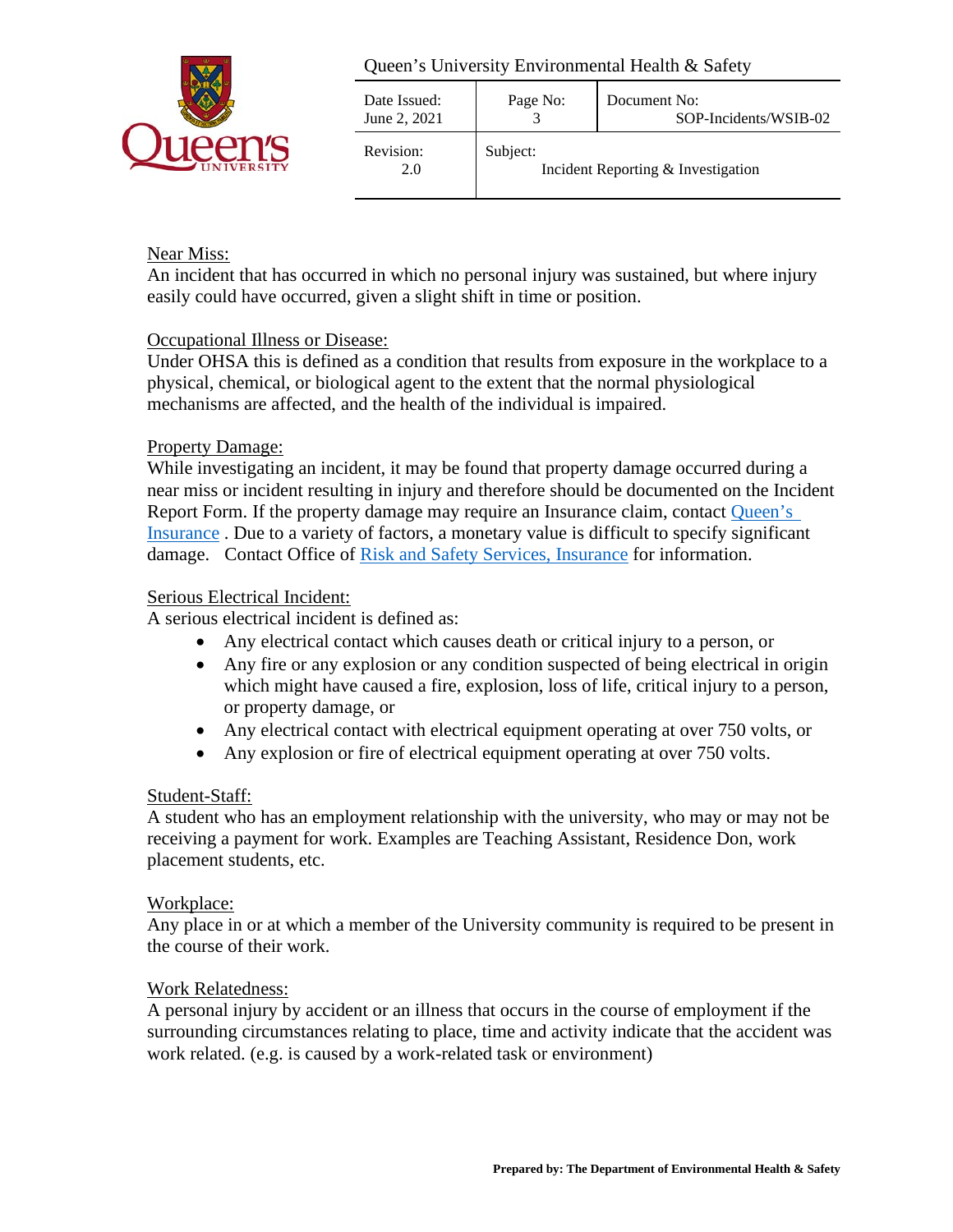

| Date Issued:<br>June 2, 2021 | Page No: | Document No:<br>SOP-Incidents/WSIB-02 |
|------------------------------|----------|---------------------------------------|
| Revision:<br>2.0             | Subject: | Incident Reporting & Investigation    |

# **5. Responsibilities:**

#### 5.1 Responsibilities of Department Heads

- Ensure that this SOP is distributed, implemented, and complied with in all facilities under their authority.
- Ensure that supervisors, employees, students, and volunteers are aware of and understand this SOP and the procedures to follow in the event of an incident.
- Ensure that supervisors are supported in following all procedures, especially in a case of a serious or critical injury.
- Assist in the implementation of recommendations from incident investigations when departmental resources are required.
- Follow the responsibilities of a Supervisor if the injured person reports to the Department Head.
- 5.2 Responsibilities of Supervisors
	- Ensure that all employees and students under their supervision are aware of this SOP and understand the procedures to follow in the event of an incident.
	- Ensure that transportation is arranged for the injured worker to their home or to health facility if an ambulance is not required.
	- Ensure that if incident is serious, or a critical injury occurs, that the scene is not disturbed until a full investigation is completed.
	- Ensure employees are paid for a full shift on the day of injury.
	- Ensure all incidents and resulting medical attention or lost time are documented and promptly reported to EHS.
	- Ensure that incident causes are investigated, corrective actions determined and then taken to eliminate or control hazards to reduce potential recurrence.
- 5.3 Responsibilities of Departmental Safety Officer
	- Ensure they receive and keep a copy of all Incident Reports that have occurred in their department.
	- Assist Supervisors, when necessary, to ensure a copy of all Incident reports are sent promptly in a confidential/secure manner to EHS.
	- Assist, when necessary, with ensuring that incident causes are investigated, actions are determined and then taken to eliminate or control hazards to reduce potential recurrence.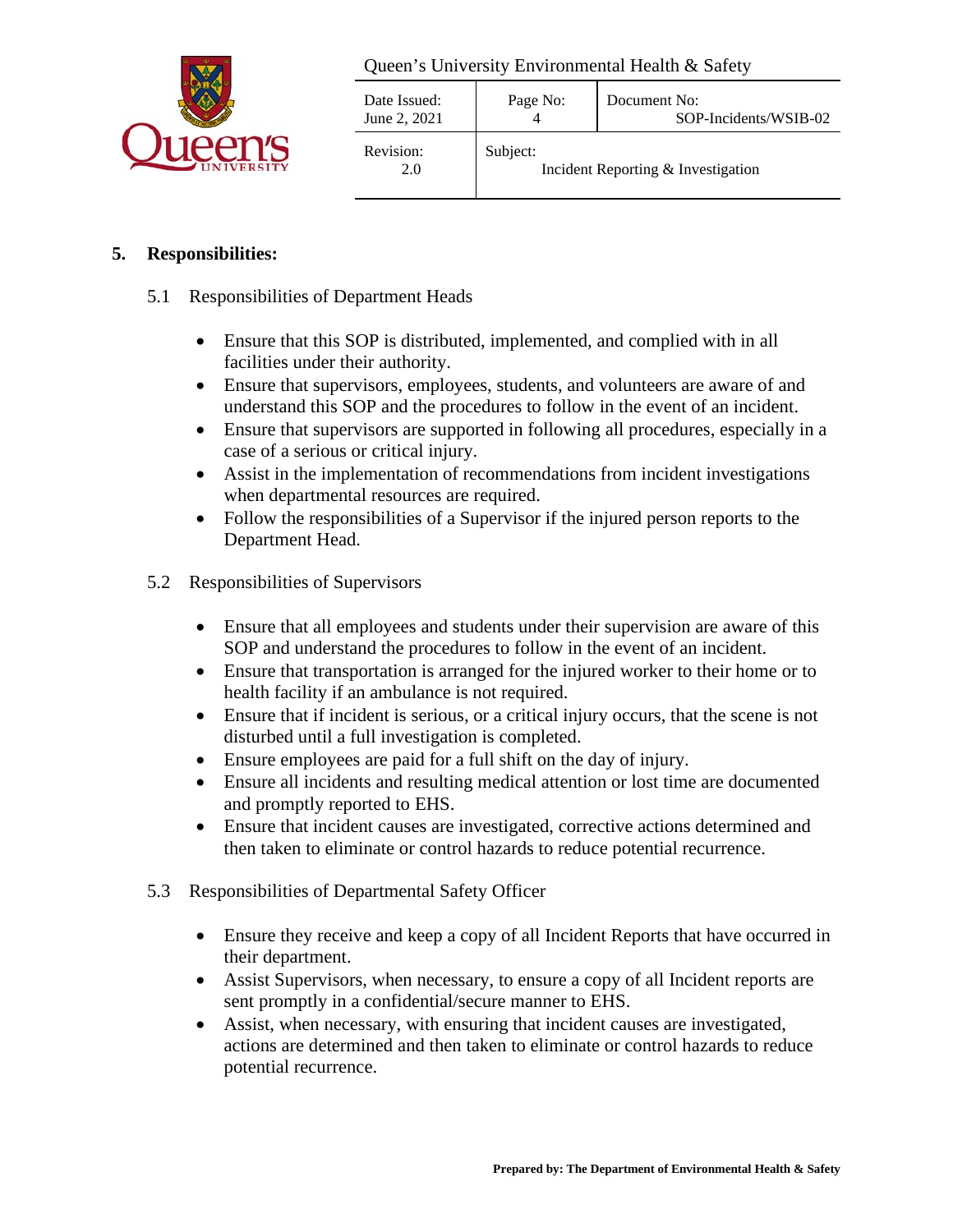

| Date Issued:<br>June 2, 2021 | Page No: | Document No:<br>SOP-Incidents/WSIB-02 |
|------------------------------|----------|---------------------------------------|
| Revision:<br>2.0             | Subject: | Incident Reporting & Investigation    |

- 5.4 Responsibility of Employee/Student
	- Review and understand this SOP and the steps to follow when an incident occurs.
	- Report all incidents they are involved with immediately to their supervisor, acting supervisor, or Departmental Safety Officer if Supervisor is not available.
	- Report potential hazards to their supervisor. Hazards should be reported in accordance with (SOP-Safety-23) Hazard Reporting.
	- Employees involved in a work-related injury resulting in medical attention or lost time need to complete a WSIB Form 6 (Workers Report). In accordance with legislation, a copy must be provided to their supervisor and EHS.
- 5.5 Responsibilities of the Department of Environmental Health &Safety
	- Review this SOP from periodically and revise as necessary.
	- Review all incident reports promptly to determine work-relatedness and further reporting requirements based on applicable legislation.
	- Investigate incidents where EHS involvement is deemed necessary.
	- Complete and submit within the reporting timelines, the WSIB Employers Report of Injury (Form 7), if the incident is deemed to be reportable under the WSIA.
	- Ensure the Return-to-Work Services Unit in Human Resources receives the needed injury details promptly when the incident results in Lost Time or modified work.
	- According to the WSIA, provide a copy of the submitted WSIB Form 7 to the injured employee.
	- According to applicable legislation, distribute details of work-related incidents resulting in lost time or medical attention to the applicable Joint Health & Safety Committee (JHSC) and Union.
- 5.6 Responsibilities of Human Resources, Return to Work Services
	- When injury details are received from EHS and based on HR Return to Work Services policies, will manage early and safe return to work for injured employees.
- 5.7 Responsibilities of the Joint Health and Safety Committees
	- As outlined in the Terms of Reference for JHSCs, review incident details, identify areas of concern and make recommendations for corrective action, as necessary.
	- In accordance with legislation, and when necessary, as detailed in the Terms of Reference for JHSCs, a certified JHSC member will participate in investigations of serious or Critical Incidents.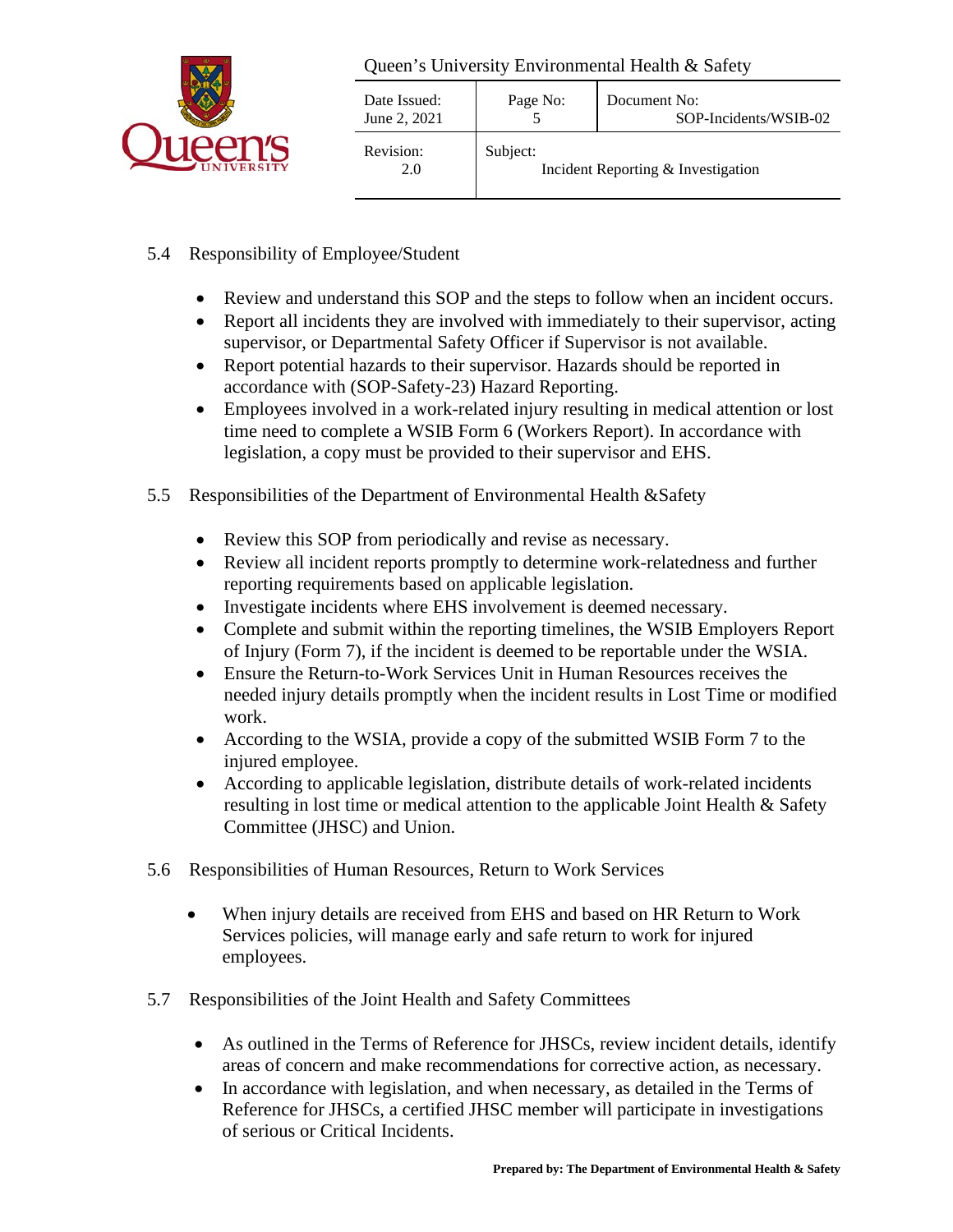

| Date Issued:<br>June 2, 2021 | Page No: | Document No:<br>SOP-Incidents/WSIB-02 |
|------------------------------|----------|---------------------------------------|
| Revision:<br>2.0             | Subject: | Incident Reporting & Investigation    |

## **6. Record Keeping**

Incident reports, subsequent investigation reports and all WSIB correspondence and documents will be maintained and filed by EHS in accordance with the university's record retention policy.

## **7. Incident Reporting Process**

## **First Aid/ Near Miss/ Hazardous Situation / Exposure**

- If a person requires first aid, it should be provided by a trained person in the area. If first aid treatment is not immediately available, call the Emergency Report Centre at 533-6111 for assistance.
- If an employee/student/visitor receives first aid, is involved in a near miss incident or observes a hazardous situation, they should immediately inform their direct supervisor or safety officer if the supervisor is not available. Hazard Reporting should occur following the procedures outlined in [\(SOP-Safety-23\) Hazard](https://safety.queensu.ca/sites/webpublish.queensu.ca.ehswww/files/files/Policies%20and%20SOP)  [Reporting.](https://safety.queensu.ca/sites/webpublish.queensu.ca.ehswww/files/files/Policies%20and%20SOP)
- Supervisor shall investigate the incident to determine the root cause. See Section 8 for more detail.
- The supervisor, with the assistance of the departmental safety officer, shall determine what action is required to correct or remove the hazard and determine the target date for completion.
- All cases of First Aid provided must be documented and reported. The supervisor shall complete the [Incident Report Form](https://safety.queensu.ca/emergency-report-incident) found on the EHS website.
- Property damage that may require an Insurance claim needs to be reported to [Queen's Insurance](https://www.queensu.ca/irm/)
- The Incident Report form shall be submitted in a confidential/secure manner to EHS, with a copy maintained by the departmental safety officer. The form must be submitted within 24 hours or next business day through [Incident Report Upload](https://safety.queensu.ca/emergency-report-incident)  [tool,](https://safety.queensu.ca/emergency-report-incident) e-mailed to safety@queensu.ca or hand delivered to EHS office staff.
- If the investigation cannot be completed immediately, the Incident Report form shall be sent to EHS promptly, and then investigative results and corrective action taken shall be forwarded once determined.
- EHS may investigate the incident further.

# **Health Care/Lost Time**

• If any incident requires Health Care, a witness or another individual who discovered the accident shall immediately contact the Emergency Report Centre at 533-6111 or 911. They shall stay with the injured person until medical assistance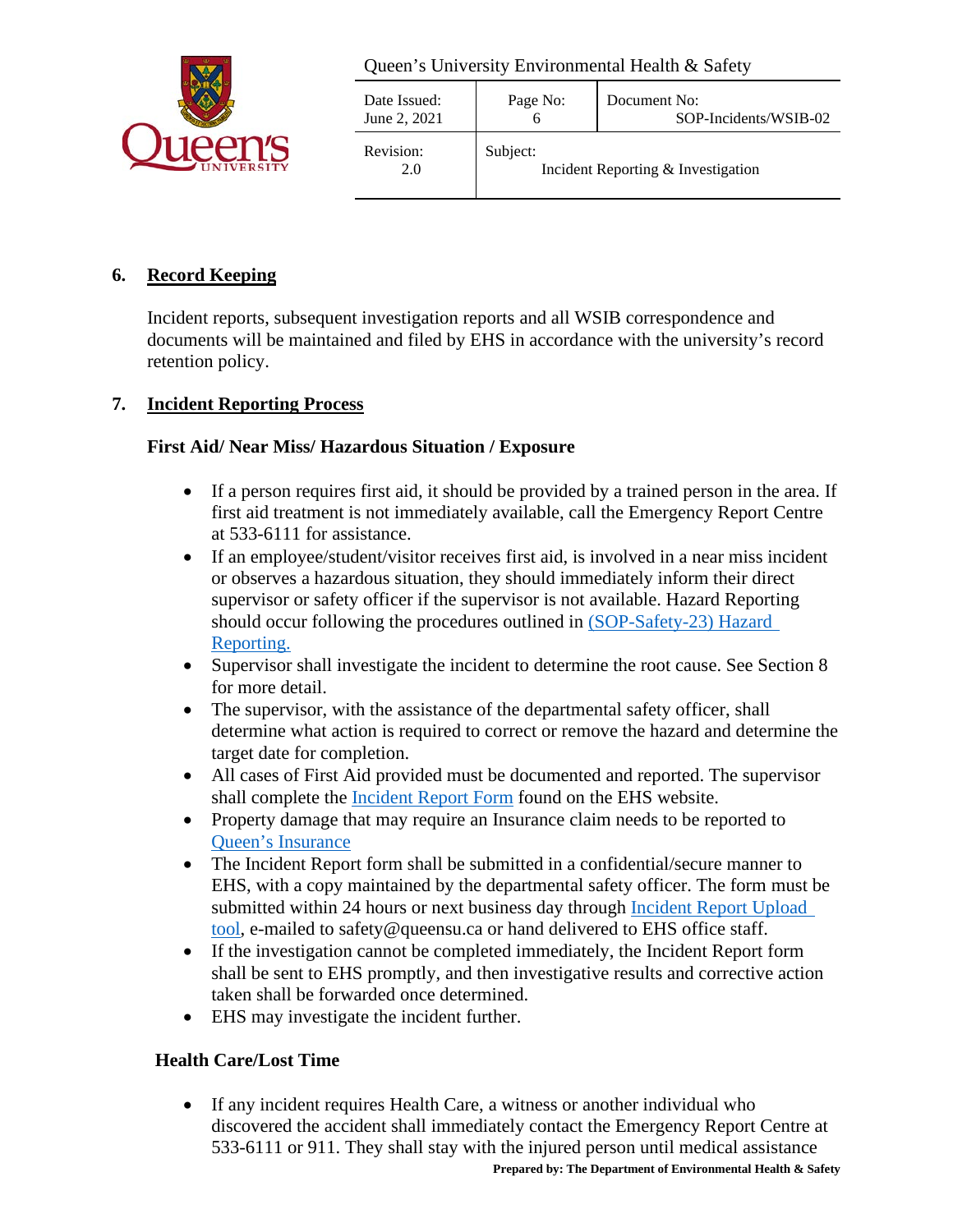

| Date Issued:<br>June 2, 2021 | Page No: | Document No:<br>SOP-Incidents/WSIB-02 |
|------------------------------|----------|---------------------------------------|
| Revision:<br>2.0             | Subject: | Incident Reporting & Investigation    |

has arrived.

- If not done so already they shall contact the supervisor and/or departmental safety officer for the area.
- If the employee/student/visitor seeks health care later, they shall contact their supervisor as soon as possible to advise.
- If an employee is unable to work (absent) on any day after an incident due to a work-related injury, the employee shall contact the supervisor immediately to advise. This will be considered Lost Time due to injury.
- Within 24 hours (or the next business day) of learning of medical attention or lost time due to injury, the supervisor shall complete the [Incident Report Form](https://safety.queensu.ca/emergency-report-incident) and investigate to determine the root cause of the incident. See Section 8 for further information on conducting investigations.
- In the case of workplace injuries, fines may be levied by the WSIB for late filing of reports. These fines may be recovered from the departments dependent on cause of delay in reporting.
- The supervisor (with the assistance of the departmental safety officer) shall determine what action is required to correct or remove hazard, determine the target date for completion.
- The Incident Report form shall be submitted in a confidential/secure manner to EHS, with a copy maintained by the departmental safety officer. The form must be submitted within 24 hours or next business day through [Incident Report](https://safety.queensu.ca/emergency-report-incident) Upload [tool,](https://safety.queensu.ca/emergency-report-incident) e-mailed to safety@queensu.ca or hand delivered to EHS office staff.
- If the investigation cannot be completed immediately, the form shall be sent to EHS promptly, and the investigative results and corrective action taken shall be forwarded once determined.
- EHS may investigate the incident further.
- If required, EHS shall complete WSIB Form 7 for work related incidents and provide a copy to the injured employee.
- Employees involved in a work-related injury requiring health care or lost time after day of injury will need to complete a [WSIB Form 6](https://www.wsib.ca/en/workers-eform6) (Worker's report) and provide a copy to their supervisor and EHS.
- EHS shall send injury details to HR, Return to Work Services if there is Lost time greater than 3 days or modified duties are required. HR will manage the safe and early return to work based on their policies.
- As required by the OSHA, EHS shall send incident details to the JHSC for that area, and union, if applicable.

# **Critical Injury/Death/Serious Electrical Incident**

• If there is a critical injury, death or serious electrical injury, a witness or another individual who discovered the accident shall immediately contact the Emergency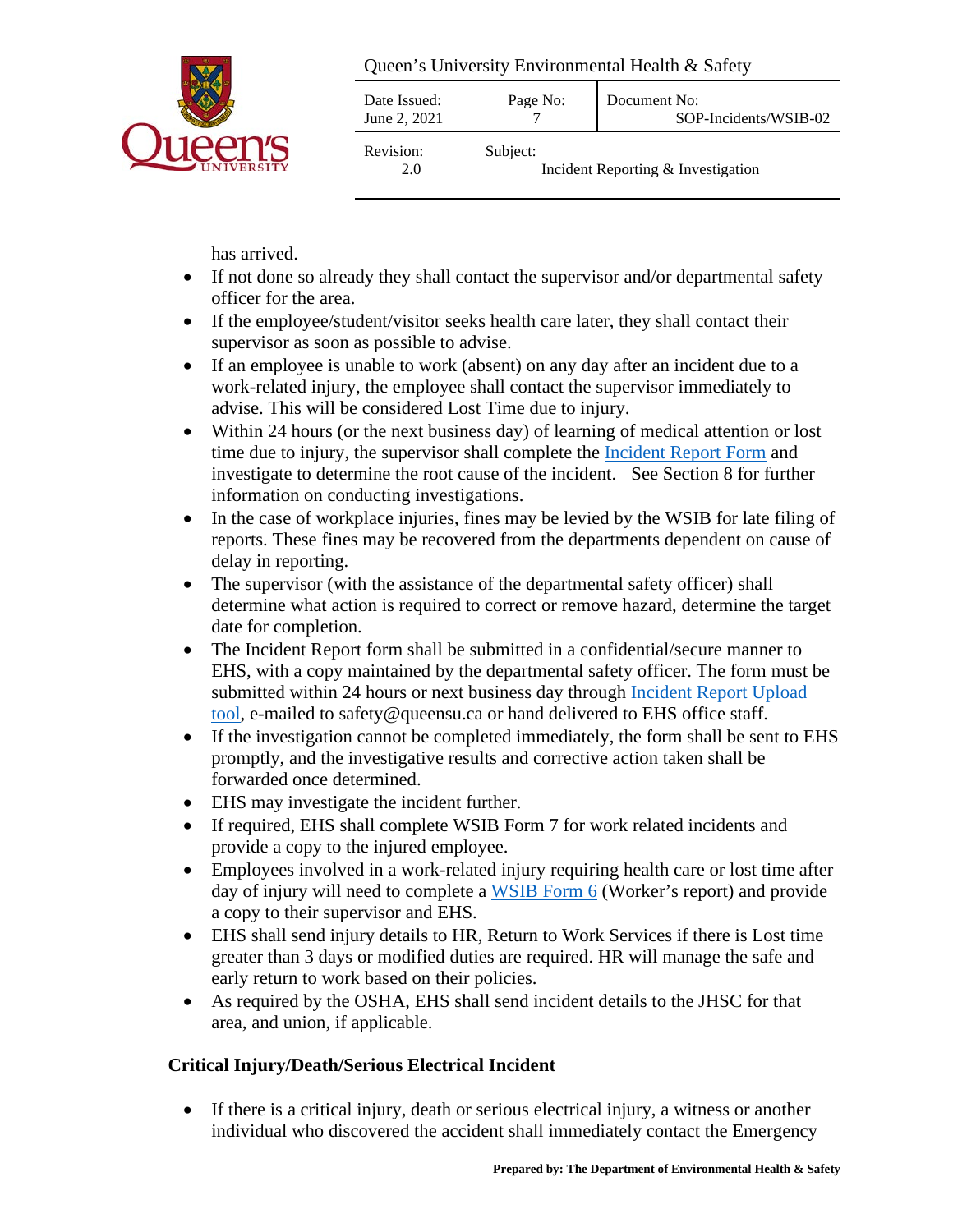

| Date Issued:<br>June 2, 2021 | Page No: | Document No:<br>SOP-Incidents/WSIB-02 |
|------------------------------|----------|---------------------------------------|
| Revision:<br>2.0             | Subject: | Incident Reporting & Investigation    |

Report Centre at 533-6111, or 911. They shall stay with the injured person until medical assistance has arrived. If not done so already they shall contact the supervisor and/or departmental safety officer.

- The supervisor and/or departmental safety officer shall secure the scene until Campus Security and Emergency Services and/or EHS arrive.
- As required by the OHSA, the site must be secured to preserve all relevant evidence by keeping the integrity of the scene and not allowing anyone to:
	- alter or remove evidence, except for the purpose of saving life or relieving human suffering; maintaining an essential public utility service or a public transportation system or preventing unnecessary damage to equipment or other property,
	- interfere with, disturb, destroy, alter, or carry away any wreckage, article, or thing at the scene or connected with the occurrence until permission to do has been given by an MLTSD inspector.
- EHS shall contact the MLTSD and in the case of a serious electrical incident they shall also contact the Inspection Department of the Electrical Safety Authority
- EHS shall contact a certified worker member of the JHSC and advise them of the accident.
- EHS and the worker member of the JHSC shall investigate the incident and a shall send a report (in the prescribed format) to the MLTSD.
- If necessary, EHS and the worker member of the JHSC shall assist the MLTSD inspector with their investigation.
- EHS shall complete WSIB Form 7 and provide a copy to the injured employee.
- EHS shall send details to the JHSC for that area, and to the union, if applicable.

# **Chemical, Radiological or Biohazardous Spills, Fire or Explosion**

- If the incident resulted in a spilled chemical, radiological, or biohazardous material, the EHS must be contacted at 32999 and a [Spill report](https://safety.queensu.ca/spill-report) must also be completed.
- If the incident resulted in a fire and/or explosion, contact EHS immediately to report. EHS may investigate.
- If the spill resulted in an injury to a worker, student or visitor please follow the appropriate Incident Reporting Process section above.
- EHS will notify all necessary external agencies. (e.g. Minister of the Environment, Canadian Nuclear Safety Commission).

# **8. Incident Investigation**

Investigations of workplace incidents must be completed to:

Meet legislated requirements.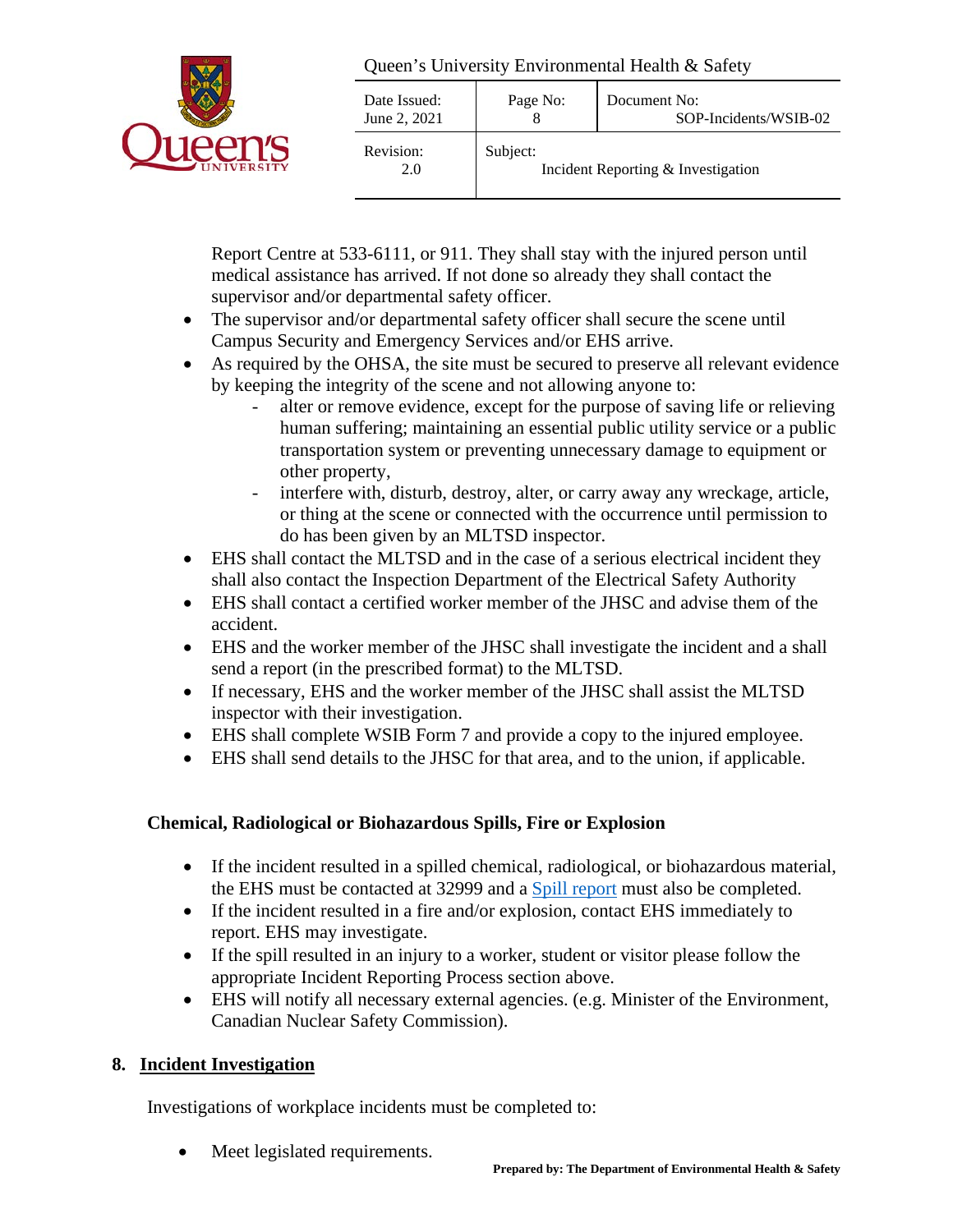

| Date Issued:<br>June 2, 2021 | Page No: | Document No:<br>SOP-Incidents/WSIB-02 |
|------------------------------|----------|---------------------------------------|
| Revision:<br>2.0             | Subject: | Incident Reporting & Investigation    |

- Determine what happened and why.
- Determine what actions are needed to prevent recurrences by eliminating or removing hazards.

When accidents occur, they are an opportunity to learn from situation. Supervisors should investigate to determine what happened and the reasons why. Collect information to find what led to the immediate causes to establish the sequence of events. Information may disappear or deteriorate over time therefore investigations should be done immediately. Information can be collected as physical items, diagrams or sketches, photos, documentation, or witness statements. Use a series of questions that reveal facts about the incident or problem answering who was involved, what equipment or task is involved, when, where exactly, how was the individual affected (injury) or what equipment was affected.

Once information is collected, analyze the data, and classify into categories of task, material, environment, personnel, and management. These categories will help to determine what actions can be made to remove or decrease hazards.

# **Root Causes**

Seldom, if ever, is there only a single cause for an incident. Investigations should be asking "why" 5 times to find the immediate causes and ultimately the root cause. For example, an investigation which concludes that an accident was due to an individual's carelessness and goes no further, fails to seek answers to several important questions such as:

- Why did this incident happen?
- Was the individual distracted? If yes, why was the worker distracted?
- Was a safe work procedure being followed? If not, why not?
- Were safety devices in order? If not, why not?
- Was the individual trained? If not, why not?

An inquiry that answers these and related questions will probably reveal conditions that are more open to correction than attempts to prevent "carelessness".

## **Task**

Here the actual work procedure being used at the time of the accident is explored. For most of these questions, an important follow-up question is "If not, why not?" Those investigating the incident should look for answers to questions such as:

- Was a safe work procedure used?
- Had conditions changed to make the normal procedure unsafe?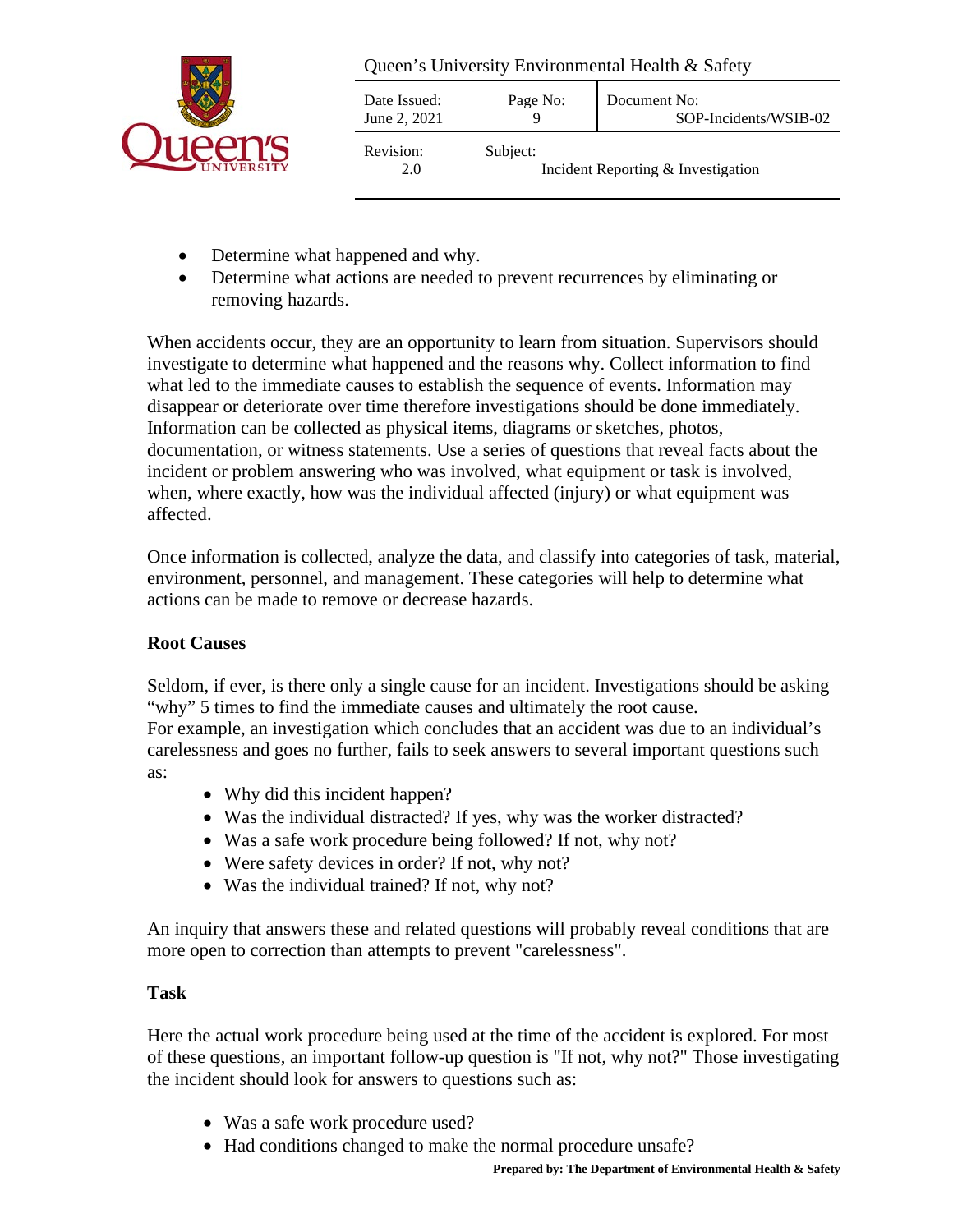

| Date Issued:<br>June 2, 2021 | Page No: | Document No:<br>SOP-Incidents/WSIB-02 |
|------------------------------|----------|---------------------------------------|
| Revision:<br>2.0             | Subject: | Incident Reporting & Investigation    |

- Were the appropriate tools and materials available?
- Were they used?
- Were safety devices working properly?
- Was lockout used when necessary?

## **Material and Equipment**

To seek out possible causes resulting from the equipment and materials used, investigators might ask these questions. Again, each time the answer reveals an unsafe condition, the investigator must ask why this situation could exist.

- Was there an equipment failure?
- What caused it to fail?
- Was the machinery poorly designed?
- Were hazardous substances involved?
- Were they clearly identified?
- Was a less hazardous alternative substance possible and available?
- Was the raw material substandard in some way?
- Should personal protective equipment (PPE) have been used?
- Was the PPE used?
- Were users of PPE properly trained?

## **Environment**

The physical environment, and especially sudden changes to that environment, are factors that need to be identified. The situation at the time of the accident is what is important, not what the "usual" conditions were. For example, accident investigators may want to know:

- What were the weather conditions?
- Was poor house keeping a problem?
- Was it too hot or too cold?
- Was noise a problem?
- Was there adequate light?
- Were toxic or hazardous gases, dusts, or fumes present?

## **Personnel**

The physical and mental condition of those individuals directly involved in the event must be explored. The purpose for investigating the accident is not to establish blame against someone but the inquiry will not be complete unless personal characteristics are considered. Some factors will remain essentially constant while others may vary from day to day: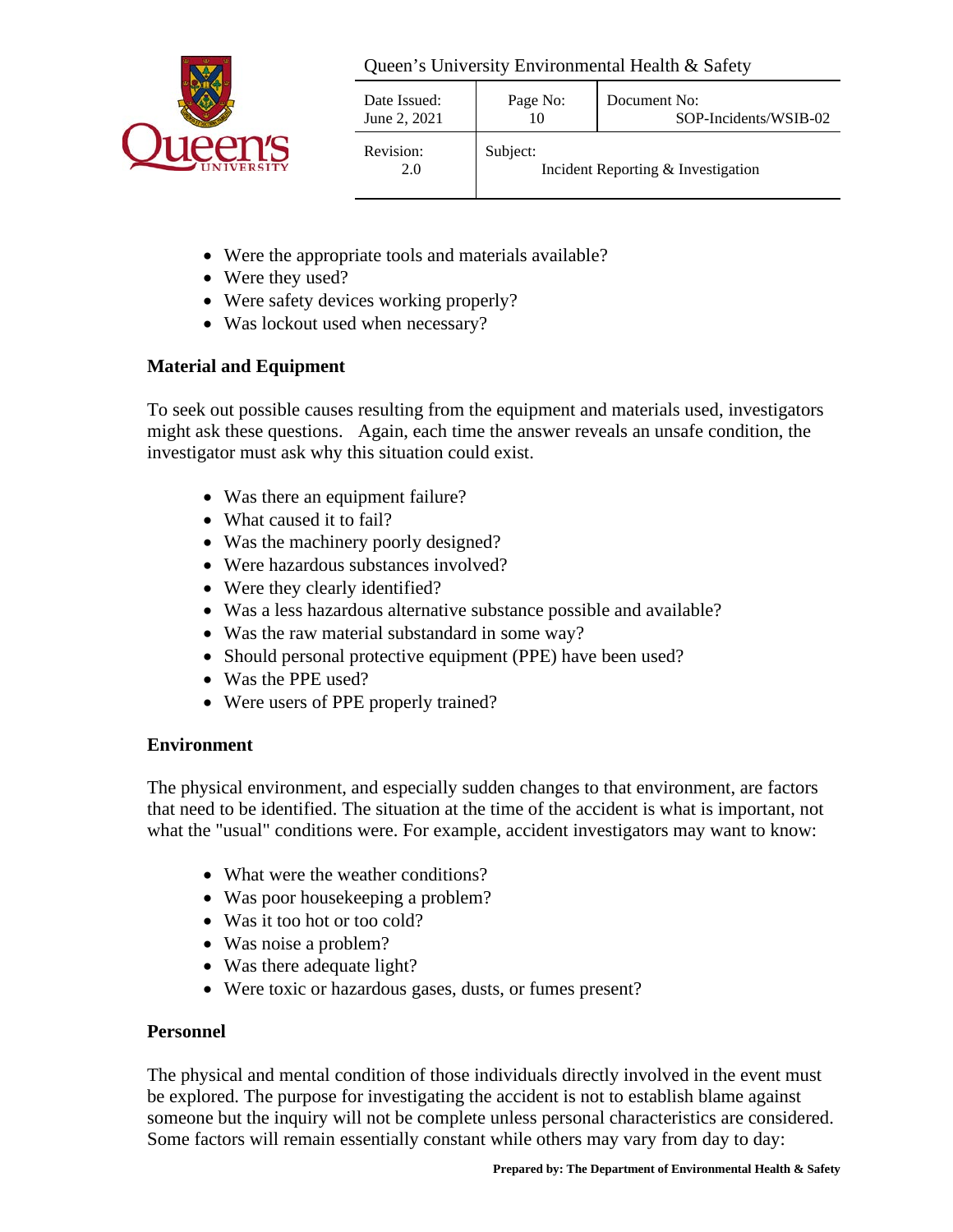

| Date Issued:<br>June 2, 2021 | Page No: | Document No:<br>SOP-Incidents/WSIB-02 |
|------------------------------|----------|---------------------------------------|
| Revision:<br>2.0             | Subject: | Incident Reporting & Investigation    |

- Were workers experienced in the work being done?
- Had they been adequately trained?
- Can they physically do the work?
- What was the status of their health?
- Were they tired?
- Were they under stress (work or personal)?

## **Management and Management Systems**

Management holds the legal responsibility for the safety of the workplace and therefore the role of supervisors and higher management and the role or presence of management systems must always be considered in an accident investigation. Failures of management systems are often found to be direct or indirect factors in accidents. Ask questions such as:

- Were safety rules communicated to and understood by all employees?
- Were written procedures and orientation available?
- Were they being enforced?
- Was there adequate supervision?
- Were workers trained to do the work?
- Had hazards been previously identified?
- Had procedures been developed to overcome them?
- Were unsafe conditions corrected?
- Was regular maintenance of equipment carried out?
- Were regular safety inspections carried out?

## **Analyze Factors, Determine Actions, Recommendations**

Once the root cause(s) of the incident have been determined, Supervisors must determine the corrective actions that will prevent a reoccurrence.

An implementation timeline for the corrective actions should be developed for those items that cannot be corrected immediately.

The results of the investigation and the corrective actions to be implemented must be recorded on the incident report. If the incident report has already been submitted to EHS, an amended form must be submitted.

Information on the corrective actions, including the timelines for completion, must be reported to the employee, and any others, involved in the incident.